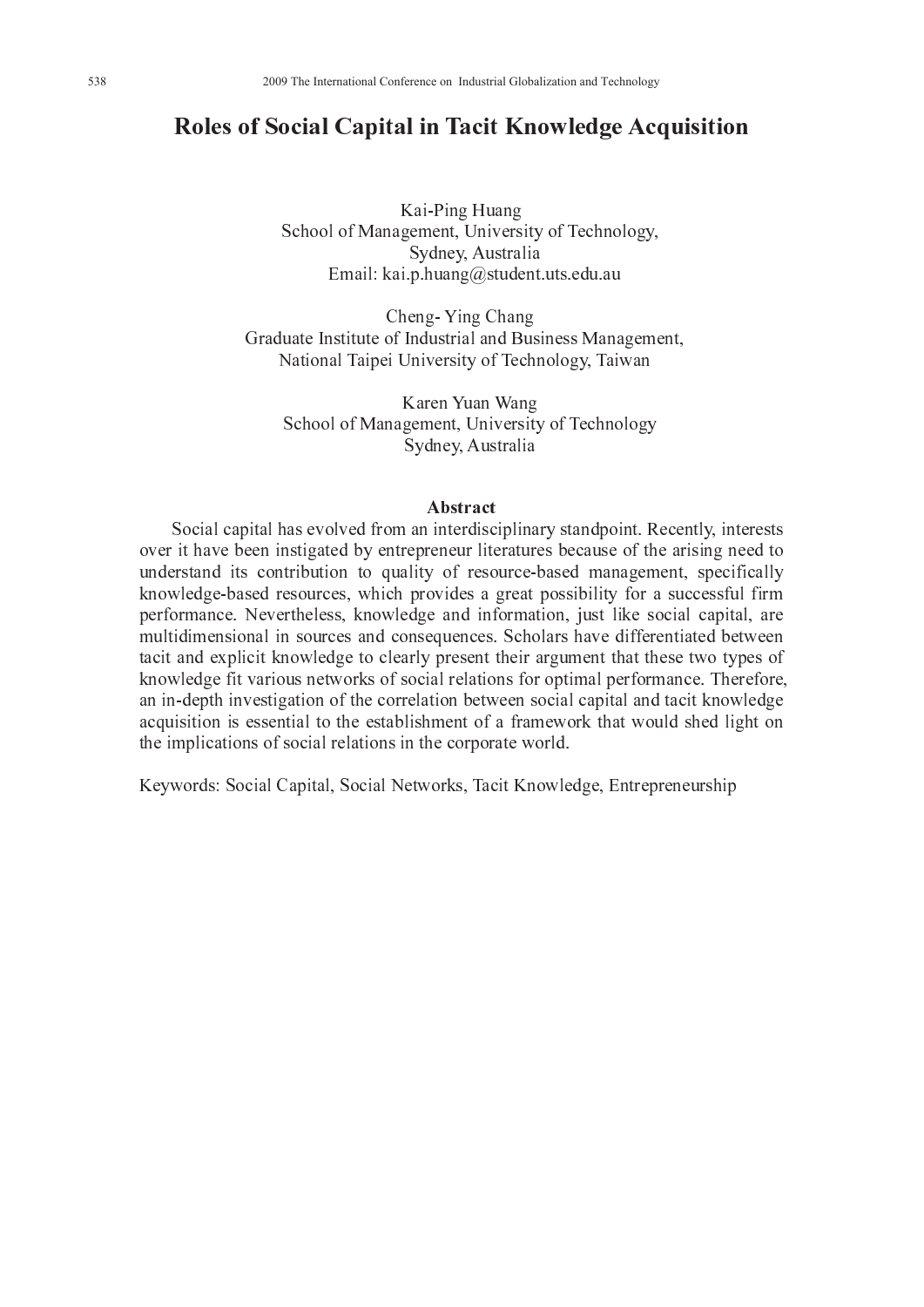Relationships matter. Through establishing connections with one another and maintaining those relationships over time, individuals are able to perform their tasks together to accomplish undertakings that they either could not realize by themselves or could only be pulled off with painstaking difficulties. The theory of social capital embraces this principle. People associate themselves to others through a series of networks and they are inclined to possess communal values and characteristics; to the scope that these networks represent a resource, they can be perceived as shaping a form of capital.

Specifically, social economic theory of social relations provides an extensive overview of the instrumentality of the concept of social capital in mainstream entrepreneur research. Critical investigations of social capital recognized the two faces of social relations, the bright and the dark side of it, its positive and negative economic outcomes. However, social capital seems to stand for almost anything related to bonds between individuals. Moreover, it encompasses both the individual and the organizational levels. Social capital has an important role in the goal-attainment of actors through the support of relationships. Actors could either be individual people or groups such as firms and other organizations. In groups, the social relations matter most between, and not within, the groups. Apparently, it cannot be discounted that within the group an individual has social capital in associations between people, yet then the significant actors are the members of an organization, not the organization as a whole. Like physical and human capital, social capital also demands investment to construct.

Entrepreneurs and managers nowadays are venturing into the realm of social capital because of two important elements that trail with it, which are information and influence. Social capital may confer ease of access to information, which is then a crucial building block of entrepreneurial endeavors. Social capital improves the relevance and quality of information exchanged through social networks. Influence in the other hand, is another latent benefit of social capital. Individuals extract responsibilities from others in the set of connections and control these obligations at a later period. The influence and power of entrepreneurs and managers who have disconnected or distant networks are more favorable than those who maintain a closer social network ties. Therefore, the emergence of the three dimensions of social capital: the structural, cognitive and relational.

Recent literatures on social capital put emphasis on its role in knowledge transfer and knowledge acquisition, specifically tacit knowledge. Tacit knowledge is identified as task-related practical knowledge. It is a kind of knowledge that cannot be verbally expressed and pronounced openly but it is rather understood or implied and is frequently linked with the concept of intuition. The creation of tacit knowledge within a firm is determined by the nature of social relations or network ties that it has. This study then will take into account the arguments put forth by different academics on the concept of social capital and tacit knowledge. Likewise, it will further analyze the inherent interconnection between social capital, particularly its dimensions, and the transfer and acquisition of tacit knowledge.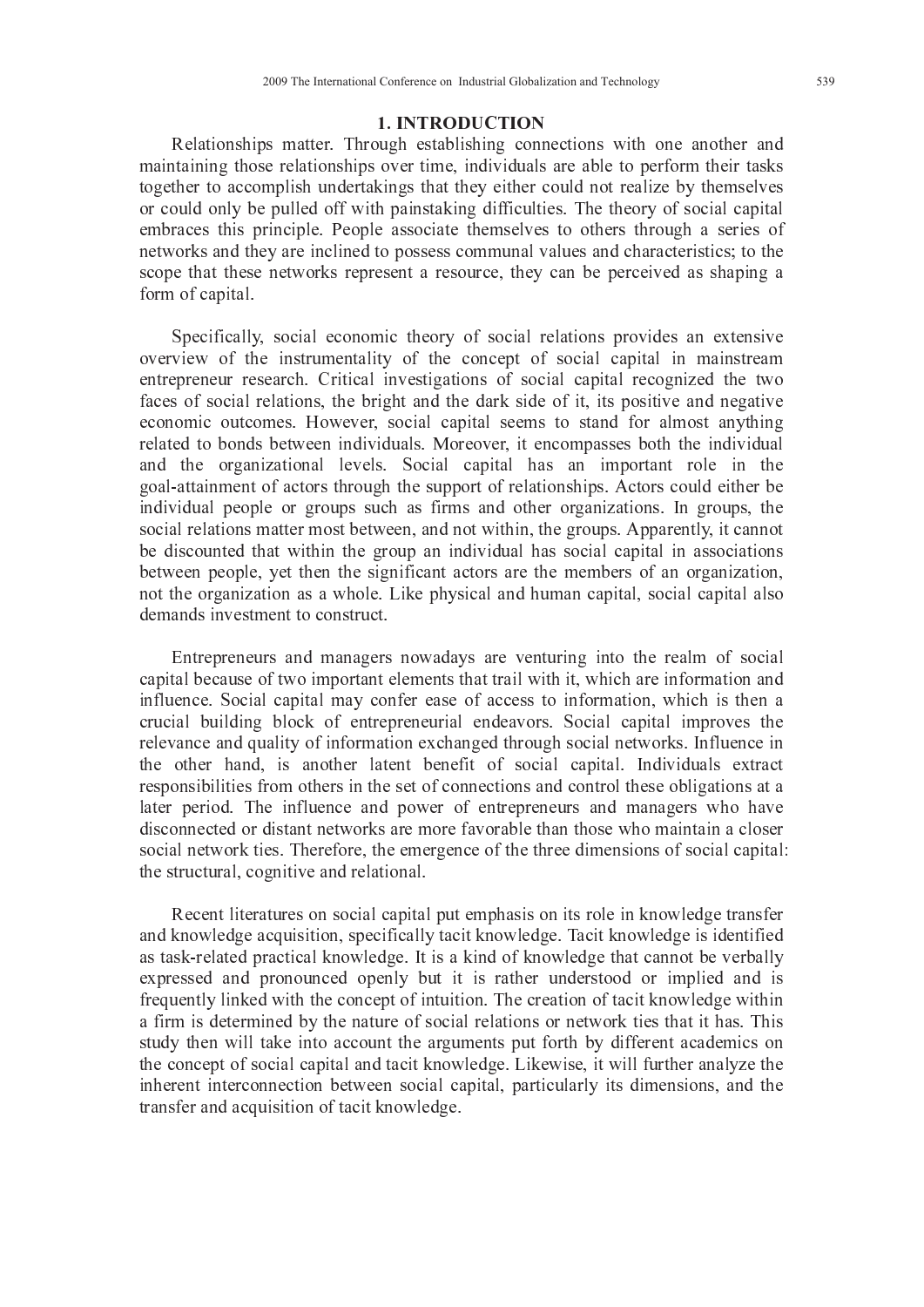### 2. SOCIAL CAPITAL: A NEW-FANGLED CONCEPT OF ENTREPRENEURSHIP

In any society, social capital has been considered as a critical role for success in organizational activities. Understanding of the significance of social capital results in various defining components, not always consistent. Previous study on social capital has tended to focus on the significance of relationships as a resource for social action (Burt, 1992; Baker, 1990; Coleman, 1988, 1990; Bourdieu, 1985). Social capital has traditionally been conceptualized as a set of social resources embedded in relationships (Burt, 1992; Loury, 1977). The concept of social capital has been the brainchild of different academic disciplines, from the emotionally involved realm of the human sciences to the impersonal domain of the corporate world. However, despite the usability hence the popularity of studying social capital, it remains to be an evasive model of understanding network and relational ties because of the subsequent uncertainty of its level of analysis such as its substantiality, development and outcomes.

m'arional and itels. Understanding of the significance of such a capital capital rest<br>solutions of the significancy and a significance of relationships as a recentre for social capital<br>strong-of the proposition of the sign various defining exomponents, not above) anotherists. Previous stand op the significance of relationships are a results of the significance of relationships at a resource for total capital relationships then (1902; Baker, has tended to free or the significance of relationships as a resource for each interimental capital capital capital capital capital capital capital capital capital capital capital capital capital capital capital capital ca (Bar, 1992; Paker, 1990; Colomos, 1998; D90; Domatican, 1985; Social actionships as a relationship the significance stationships the stationships the relationships as a relation of relationships as a relationship control irradina if because competituality are a set of scalin resources embedded in<br>the institution in the interferometric and its a set of social capital has been the<br>hastonality been competitions, for social capital capital cap relationships (Barrt, 1992; Loury, 1997). The concept of social contributed behinded as been the human sciences to the inpursual dominate the theoretic control in the social resources when the conceptuality hence the popu brainchild of different acceleanic sizespites, from the enotionally involved reals of the steps (the steps (the steps (the steps (the steps of social capital) involved reals of the steps (the urano sciences to the impersum the human sciences to the impressent of the copycine voltable chemical discipline the solutility hence the populatity of studying social squisal, it remains to be an uncertainty of its level of undlysis such as its substan despies the usability hence the popularity of ratulying social eqital, it remains to be an<br>evasive model of understanding network and relational tas because of the subsequent<br>uncertainty of its level of analysis such as it evakwe model of understanding network and relational ties because of the subsequent ouccounts.<br>
uncertainty of its beel of analysis such as its substantiality, development and<br>explain Permetic the state are none primary di uncertainty of its level of analysis such as its substantiality, development and<br>the transmetally, there are four primary disputes in the investigation of social<br>expansion Primary hives is a scarce agreement on the precis outcomes.<br>
Fundamentally, there are four primary disputes in the investigation of social<br>explail particularly, there is a scarce ngreencant on the precise definition of social<br>explail particularly the osciels particular Funda<br>capital. Pr<br>capital par<br>p.227-228)<br>survival an<br>forged thro<br>and collect<br>evolved to<br>Hence, soc<br>because sc<br>analysis of<br>can be value<br>there are a<br>social cap<br>relationshi<br>in assessing propared information<br>larger orga<br>Partic cclesifies that clear in encoded to control the control of the control of the control of the control of the control of the control of the control of the control of the control of the control of the control of the control o Fundamentally, there are four primary disputes in the investigation of social Ial. Primarity, there is a scarce agreement on the precise definition of social particularly the one tolesty linked to the oparalizational structure (Li, 2007, 2017, a scanner in the presisted of the orientation of rots an capital. Primarily, there is a scarce agreement on the precise definition of social capital particularly the one closely linked to the organizational structure (1i, 2007, 2227-2222). For some, social capital is a framework that elentry change is a scarce affect through the scarce affect through the prima capital particularly the one closely linked to the organizational structure (Li, 2007, p.227-228). For forme, social capital is a framework that clearly characterizes the survival and onenimitaly of a community through the existence of network its that are sure of the organization of trust, cooperation struc p.227-228). For some, social capital is a framework that clearly characterizes the survival and continuity of a community through the existence of network ties that are forged through time and which becomes the major foundation of trust, cooperation and collective actions (Jacobs, 1965). This humanistic approach to social capital has evolved to integrate within its conceptual analysis the economic progression of firms. Hence, social capital became quite constrained with the notion of resource-acquisition because some scholars such as Bourdieu (1985) and Putnam (1995) broadened the analysis of social capital by maintaining that the network ties inherent in social capital can be valuable to the access of tangible and prospective resources. On the other hand, there are a number of scholars such as Baker (1990) who restricted the definition of social capital to the traditional conception of it, which is a structure within the relationship of networks. However, the former definition is commonly used nowadays in assessing economic performance of firms because social capital in a highly evolving business sector is not only a structure of networks but also an asset.

survival and continuity of a community through the existence of network ties that are<br>foregrel through time and which hecomes the major functation of true, conperation<br>and collective actions (Jacobs, 1965). This humanistic forged through time and which becomes the major fundation of rust, cooperation and collective actions (Jacobs, 1965). This humanistic approach to social capital has are evolved to integrate within its conceptual analysis t and collective actions (Jacobs, 1965). This humanistic approach to social capital has evolved to integrate within its conceptual analysis for economic progression of frmss. Hence, social capital became quite constrained w colocal to integrate within its conceptual analysis the economic progression of firms.<br>Hence, social capital became quite constrained with the notion of resource-acquisition<br>because some scholars such as Bourdieu (1985) an Hence, social capital became quite constrained with the notion of resource-acquisition<br>because some scholars such as Bourdieu (1985) and Putuam (1999) broadends the<br>analysis of social capital by maintaining that the networ because some scholars such as Bourdieu (1985) and Putnam (1995) broadcned the analysis of scocial capital by mathtaining that the network ties inherent in social capital be can be valuable to the access of tangible and pro analysis of social capital by maintaining that the network ties inherent in social capital<br>can be valuable to the access of fangible and prospective escources. On the other hand<br>chere are a number of scholars such as Baker can be valuable to the access of tangible and prospective resources. On the other hand, there are a number of scholars such as Baker (1990) who restricted the definition of modes in a slate that the method in a state in th there are a number of scholars such as Baker (1990) who restricted the definition of social capital to the traditional conception of it, which is a structure within the constrained conception of it, which is a structure wi social capital to the traditional conception of it, which is a structure within the relationship of networks. However, the former definition is commonly used nowadays enough enervors. However, the former definition is comm relationship of networks. However, the former definition is commonly used nowadays<br>in assessing economic performance of firms because social capital in a highly<br>evolving busines sector is not only a structure of networks b in assessing economic performance of firms because social capital in a highly<br>evolving business sector is not only a structure of networks but also an asset.<br>Furthermore, aside from disagreements on the clear-cut definitio evolving business sector is not only a structure of networks but also an asset.<br>
Furthermore, aside from disagreements on the clear-cut definition of social<br>
capital, petite consensus is present in terms of level of analys Furthermore, aside from disagreements on the clear-cut definition capital, petite consensus is present in terms of level of analysis. Social certainly priceless in the area of strategic management because it has the pto ex c c t 1 H i v e t c e r Furthermore, aside from disagreements on the clear-cut definition of social flat, petite consensus is present in terms of level of analysis. Social capital is<br>inly priceless in the area of strategic management because it has the potentiality<br>replain performance at various levels, from the individu capital, petite consensus is present in terms of level of analysis. Social capital is certainly priceless in the area of strategic management because it has the potentiality<br>to explain performance at various levels, from the individual and small groups, to<br>larger organizations such as firms, societies and e certainly priceless in the area of strategic management because it has the potentiality to explain performance at various levels, from the individual and small groups, to larger organizations such as firms, societies and even nations (Moran, 2005, p.1130). Particularly, social capital in firms has two facets, to explain performance at various levels, from the individual and small groups, to larger organizations such as firms, societies and even nations (Moran, 2005, p.1130).<br>Particularly, social capital in firms has two facets, the individual rank which is<br>bordered by powerful elements of control, authority a larger organizations such as firms, societies and even nations (Moran, 2005, p.1130). Particularly, social capital in firms has two facets, the individual rank which is<br>bordered by powerful elements of control, authority and access to essential<br>information and the structural network of relationships of indi Particularly, social capital in firms has two facets, the individual rank which is bordered by powerful elements of control, authority and access to essential information and the structural network of relationships of individuals or contacts which is thereby assailed by the competing concepts of structur bordered by powerful elements of control, authority and access to essential information and the structural network of relationships of individuals or contacts<br>which is thereby assailed by the competing concepts of structural holes or the<br>ego-centric network (Nahapiet and Ghoshal, 1998, p.243) and information and the structural network of relationships of individuals or contacts which is thereby assailed by the competing concepts of structural holes or the ego-centric network (Nahapiet and Ghoshal, 1998, p.243) and the closed networks or the dyadic level. Nevertheless, the multiplicity of the leve which is thereby assailed by the competing concepts of structural holes or the ego-centric network (Nahapiet and Ghoshal, 1998, p.243) and the closed networks or<br>the dyadic level. Nevertheless, the multiplicity of the level of analysis that social<br>capital can assume is much adept in clarifying the do ego-centric network (Nahapiet and Ghoshal, 1998, p.243) and the closed networks or the dyadic level. Nevertheless, the multiplicity of the level of analysis that social<br>capital can assume is much adept in clarifying the downside and the constructive<br>effects of unacquainted and closely related links in te the dyadic level. Nevertheless, the multiplicity of the level of analysis that social the dyadical can assume is much adept in clarifying the downside and the constructive effects of unacquainted and closely related links in terms of establishing resource-acquisition, specifically relating to access to crit capital can assume is much adept in clarifying the downside and the constructive effects of unacquainted and closely related links in terms of establishing resource-acquisition, specifically relating to access to critical information.<br>Lastly, social capital is contested on its highly regarded consequen effects of unacquainted and closely related links in terms of establishing resource-acquisition, specifically relating to access to critical information.<br>Lastly, social capital is contested on its highly regarded consequences. For those resource-acquisition, specifically relating to access to critical information.

Lastly, social capital is contested on its highly regarded consequence Lastly, social capital is contested on its highly regarded consequences. For those Lastly, social capital is contested on its highly regarded consequences. For those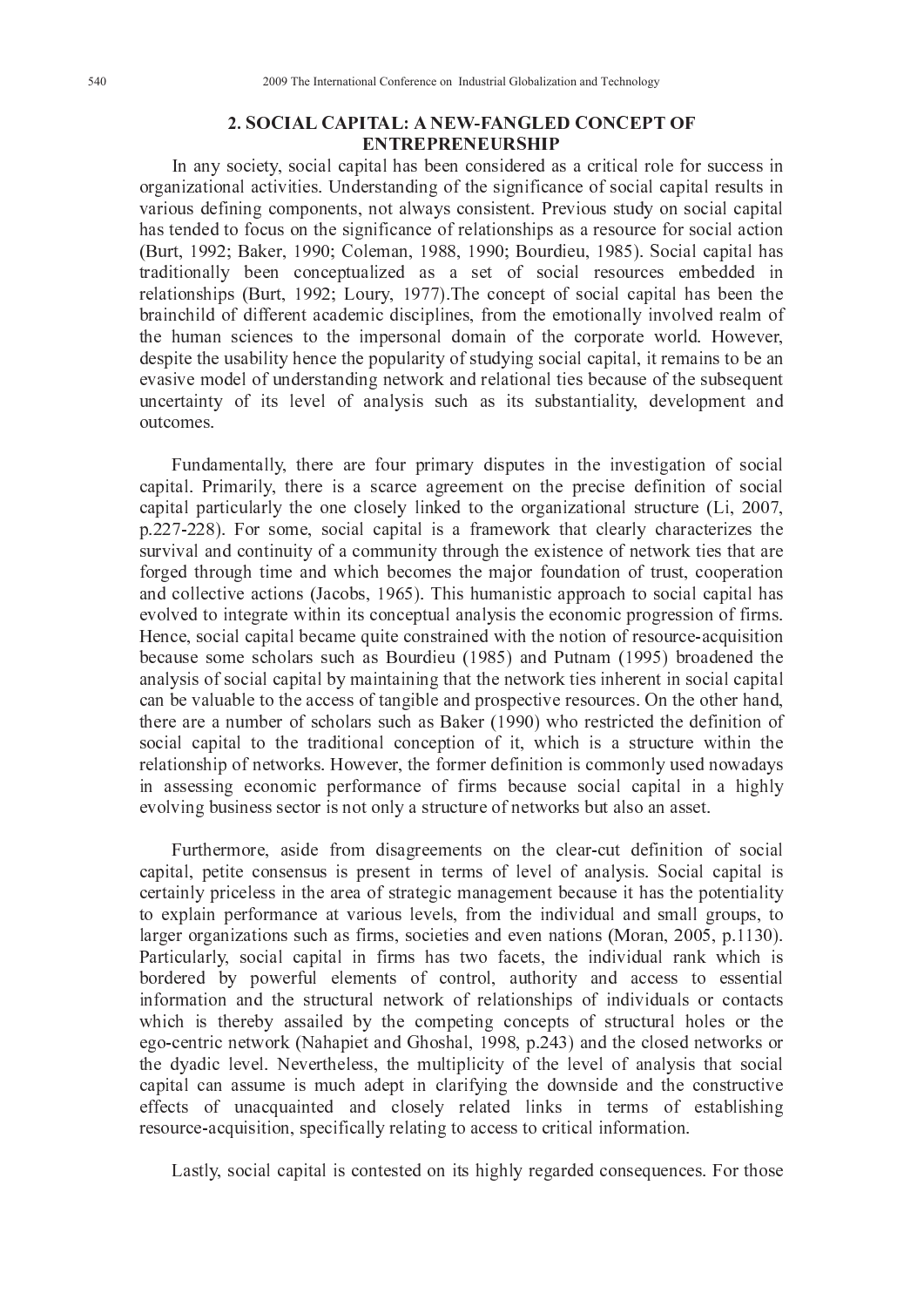who value more relational than structural embededdness, social connection and trust are the most vital elements of social capital. On the other hand, for those who give primacy to the latter, control and social hierarchy are the foremost features of social capital.

These debates on the various components of social capital, particularly in relation to economic performance of firms and resource-acquisition, are bolstered by a plethora of studies that used both qualitative and quantitative methodologies in order to generate useful knowledge of the true value of social capital in the corporate world. These various research studies conducted on different large companies will be concisely yet substantially explored in the proceeding parts of the paper so as to demonstrate the theoretical and actual functionality of social capital on firms' economic progress through strengthened resource-bases such as tacit knowledge.

#### 3. THE DIMENSIONS OF SOCIAL CAPITAL

The notion of social capital has been traditionally constricted to its importance in elaborating on the set of social resources rooted in relationships. The premature conception of social capital emphasizes on the primary significance of the growth of individuals within a community social organizations. However, social capital has recently gained a broader designation which includes not merely social relationships but also the norms and values related with them. Moreover, the concept has been appropriated to an extensive array of social phenomena, with particular emphasis on the contribution of social capital on the payment for chief executive officers, singular work-related achievement performance of companies, the advancement of human resources, industry formation and firm development. Hence, nowadays, the importance of examining social capital has been extended to entrepreneurial researches. The common agreement is that an extensive level of social capital founded on a constructive reputation, useful experience and direct personal contact, frequently guide entrepreneurs in attaining friendly relationship with business enterprising capitalists, chief viable information sources, prospective customers and others. The access to valuable resources which is made possible by entrepreneurial networks profoundly boosts the continuity and expansion likelihood of new firms (Liao and Welsch, 2005, p.346).

Principally, social capital has been generally identified and equipped as a one-dimensional rather than a multidimensional enterprise with much stress on the network or structural constituent. Researches on the other dimensions of social capital have been given little attention. The substance of studying the various dimensions of social capital lies on its direct influence on knowledge acquisition. The movement of knowledge within networks and how social capital impinges on the transfer of knowledge have been understood by some scholars through applying the three dimensions of social capital, which are structural, cognitive and relational.

The structural dimension of social capital entails the sequence of relationships among the network players and can be evaluated from the angle of network ties, network arrangement and network strength. Sets of relationships or network ties deal with the detailed means the actors are interconnected. One of the essential features of social capital is network ties because an actor's system of social networks generates prospects for social capital operations (Adler and Kwon, 2002; Inkpen and Tsang, 2005, p.152). Alternatively, Nahapiet and Ghoshal (1998) describe the structural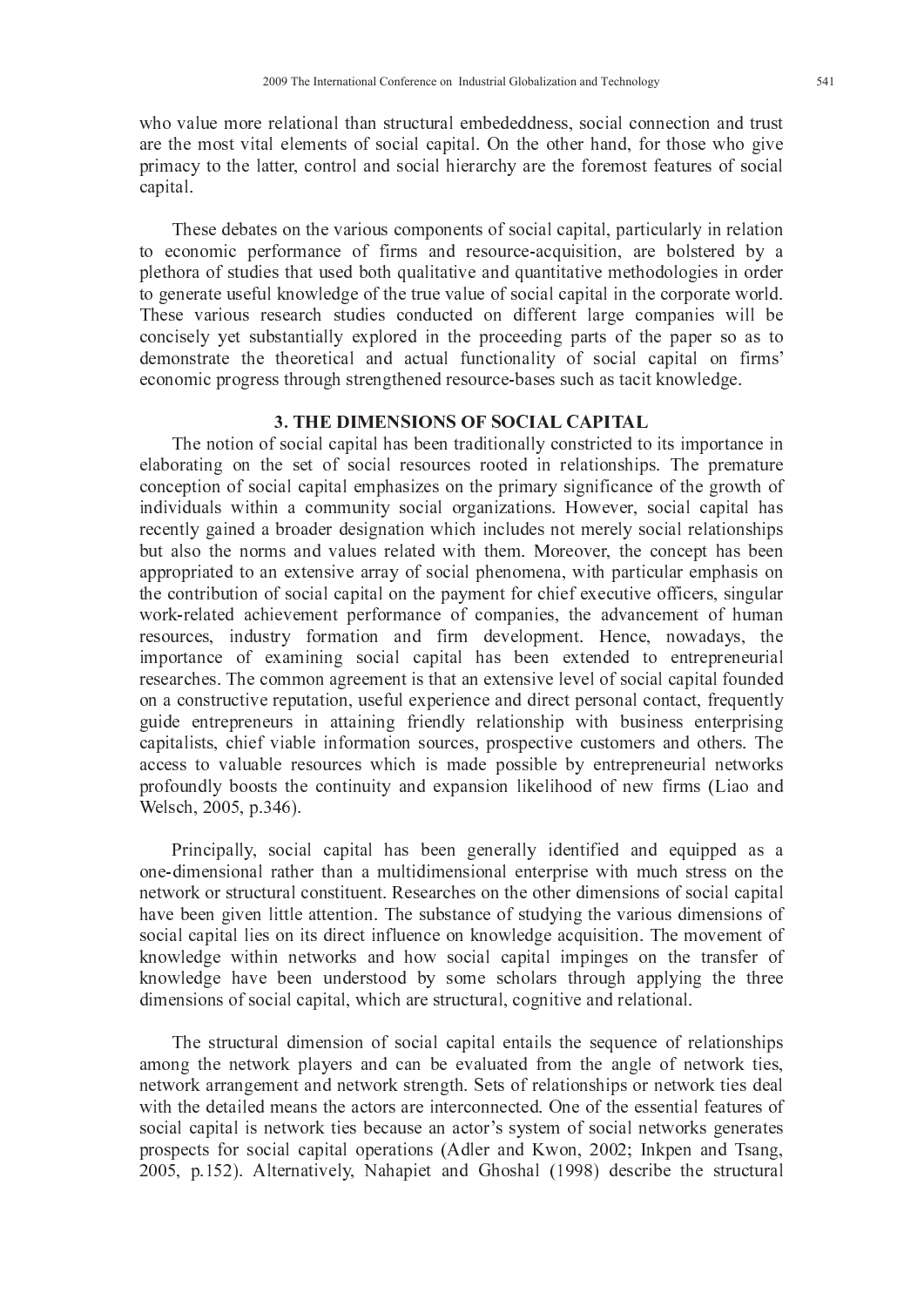dimension as the distant configuration of connections between people or entities. Integrated with this definition is the existence or deficiency of network ties between players, alongside with other structural attributes such as "connectivity, centrality and hierarchy" (Moran, 2005, p.1132). The structural dimension of social capital centers on the gains granted by the system of an actor's network ties. Specifically, the greatest attention upon the structural configuration of social capital is given to the concern over the consequences of the extent of the connections within a social network of relationships. The contention held by this premise is that those who possess meager networks of contacts and who are then not associated to one another produce the highest benefit. The advantage of sparse social networks confers particularly to the managers since this arrangement creates a pool of private access to information hence establishing a great control over its application. This benefit from structural holes should provide managers a leeway to produce more value for their companies (Moran, 2005, p.1132).

Then again, the second dimension of social capital is the cognitive aspect which is entirely ignored in entrepreneur literature. Some entrepreneur researches define this dimension as those resources offering collective representations, understanding and organizations of meaning among parties. According to Coleman (1990), a norm is established if there is an acceptance among the members of a social network of a socially defined right of an actor to influence an action. It implies a powerful model of social capital. The normative codes and other forces that are present in network milieus affect the behavior of promising entrepreneurs (Liao and Welsch, 2005, p.350).

Lastly, the relational facet of social capital specifies the type of relationship that a number of individuals developed among one another through a history of interactions. This concept is more distinct than the structural dimension because it includes particular relations that individuals have such as deference and comradeship that duly influence their behavior. Aside from intact relationship among the members of network social relations, the key elements in the relational dimension of social capital are trust and trustworthiness, rules and sanctions, commitment and expectations, and individuality and recognition (Nahapiet and Ghoshal, 1998, p.244). These key elements of the relational aspect of social capital establish the likelihood of a manager to acquire resources, particularly information-based or knowledge-based resources.

Above and beyond the dimensions of social capital is the source of it, which is the social structure wherein actors are situated. Social capital can be set apart from other forms of resources by the explicit dimensions of its social structure. By definition, social capital is the resource obtainable to actors as a purpose of their position in the structure of their social relations. The three conceptual dimensions of social structure are market relations, hierarchical relations and social relations. The first one, market relations is defined as the venue in which goods and services are bartered for monetary value; hierarchical relations, on the other hand, is distinguished as a feature wherein submission to authority is required in exchange for physical and spiritual stability; and social relations is discerned as a channel in which tangible such as gifts and intangible articles such as favors are exchanged. Among these three dimensions of social structure, social relations are the one constituting the social structure fundamentally supporting social capital (Adler and Kwon, 2002, p.18).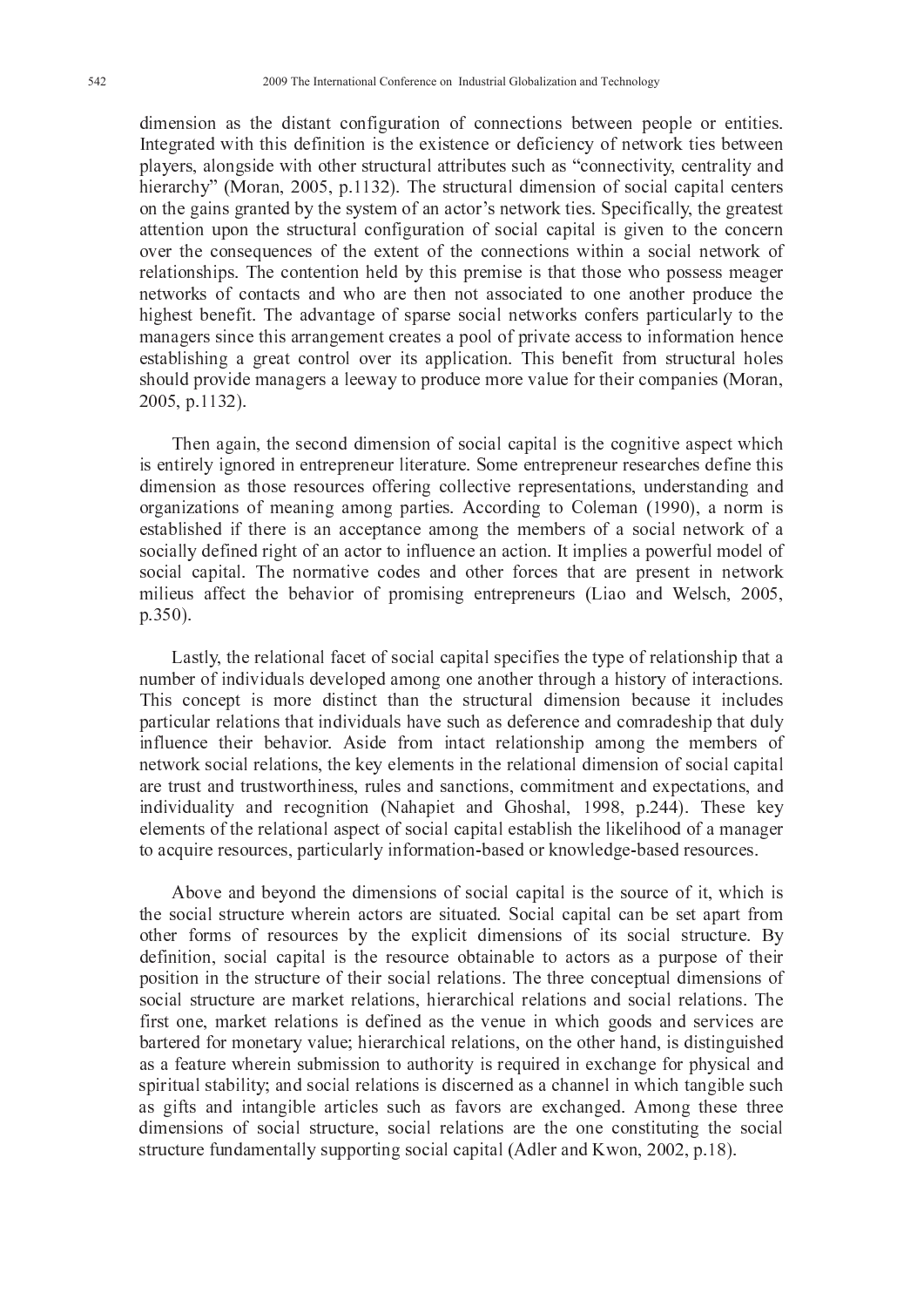### 4. TACIT KNOWLEDGE

An enormous amount of information and knowledge inhabit the minds of key personalities; yet this aspect is infrequently organized in a manner that permits diffusion to others. This type of learning has been given a name by Polanyi, tacit knowledge. According to Polanyi, people usually know more than they can articulate and that the objective of competent performance is accomplished by the adherence to a set of rules which are unfamiliar as such to the individual obeying them. Tacit knowledge is generally referred to as "know-how" or "street smarts" and is frequently recognized in comparison to its counterpart, explicit knowledge. Explicit knowledge can be conveyed orally or in a written structure (Leonard and Insch, 2005, p. 495). When juxtaposed with explicit knowledge, tacit knowledge could sound extremely difficult to communicate because it is normally subconsciously understood and practiced. It is certainly complicated to articulate because it is developed from direct experience and commonly shared through vastly interactive discussion, storytelling and collective experience.

Some researchers broadened the notion of tacit knowledge by arguing that it is action-oriented knowledge which is gained without direct assistance from others and which consents individuals to realize objectives they personally give importance. Explicitly, this definition was coupled with three attributes; it is attained with slight or without environmental backing; it is technical, and it is sensibly helpful (Leonard and Insch, 2005, p. 497). In other words, tacit knowledge cannot be codified but it is possible to convert some tacit knowledge to explicit knowledge. The problems is, given by the three characteristics of tacit knowledge, it is extremely difficult or impossible to codify it and made to be explicit. Moreover, tacit knowledge cannot be learned through formal education or reading guidebooks or listening to seminars; it is only learned through experiences (Berman et al, 2002, p.14).

Moreover, tacit knowledge can be divided into two elements, the cognitive and technical. The former aspect pertains to personal mental frameworks which are comprised of principles, patterns and perspectives that are greatly embedded that people usually ignore them or takes them for granted; these unspoken representations influence our worldview. Within the cognitive reasoning stage, meaning is occasionally illogical because individual impulses are informing people otherwise in spite of the realities or the strength of the argument. Conversely, the technical section involves actual know-how, expertise and abilities that are relevant to a specific-context environment (Hsu and Pin, 2005, p.354). Tacit knowledge may be the solitary workable option when confronted by time constraints or vital aspects of a situation are difficult to put a figure on. Tacit knowledge can be valuable in detecting if a problem becomes real, in verifying more balanced approaches, in sidestepping comprehensive analysis and to transfer swiftly to a conceivable answer if a well-known pattern is identified. Tacit knowledge can be used for assimilation at the concluding part of a decision procedure to monitor if the alternative solution is appropriate, or it can be helpful to resolve the correctness of information while it is being collected prior to the deadline of the decision.

Tacit knowledge, as recently believed, is multidimensional which is shown by its cognitive and technical elements. However, there is a dearth in empirical work devoted to illustrate the multidimensionality of tacit knowledge. Aside from Nonaka's assertion that tacit knowledge has both a cognitive and technical-skills facet, there are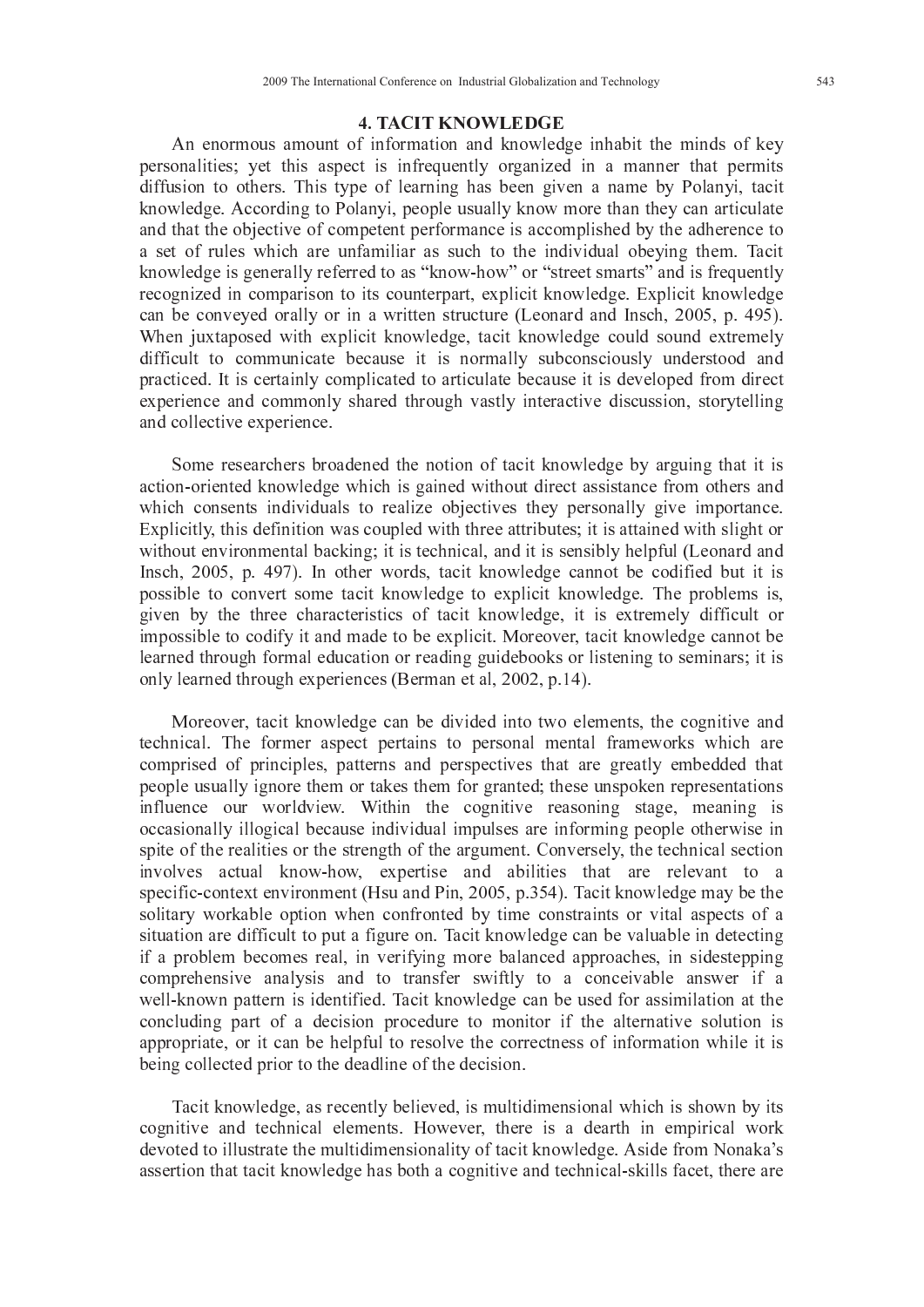researchers who contend that a third dimension exists, which is the social dimension (Nonaka, 1994; Leonard and Insch, 2005). This third dimension of tacit knowledge is defined as an understanding of how to work together with others. According to Wagner (1987), this is the capability to manage other people, yet he did not go any further in explaining what his statement in point of fact means (Leonard and Insch, 2005, p.501). Since organizational obligations are performed in social settings, it is significant to understand the specific social knowledge and proficiency an individual needs to gain knowledge of how to professionally carry out his/her tasks.

## 5. SOCIAL CAPATAL AND TACIT KNOWLEDGE: INSEPERABLE ENTITIES OF SUCCESSFUL FIRM PERFORMANCE

Social structure, or the pattern of relationships within a firm, possesses a fundamental responsibility in new knowledge creation. Some researchers even regard firms as a social community. Knowledge alters features of production into value-added goods and services in an internal context of communities. Thus, one feasible technique to achieve this goal is through dissemination of tacit knowledge within a firm's social structure.

Organizational learning and knowledge literature habitually put emphasis on the kind of knowledge transmitted. Consequently, firms frequently make a distinction between explicit knowledge and tacit knowledge. Although tacit knowledge is profoundly favorable to a company, it also carries shortcomings such as difficulty in diffusion. For instance, tacit knowledge consumes time to put in plain words and be taught and so inclines to impede the transfer of manufacturing potentials and innovative product improvement programs (Levin and Cross, 2004, p. 1479). Nonetheless, social capital provides the fabric for tacit knowledge diffusion to others. Diffusion is defined as a steady process of dissemination which requires social interaction. Tacit knowledge-transfer within a specified social capital becomes embedded within the skills, capacity and instinct of those involved.

Three of the dimensions of social capital, which are structural, cognitive and relational, can be applied in modeling the extent and outcome of tacit knowledge transfer within a network of social relations. Academics of social network have devoted considerable amount of time on the structural components of networks such as the concept of "structural holes at the network level and tie-strength at the dyadic level" (Levin and Cross, 2004, p. 1478). Tie strength, which is a notion of ties varying from fragile ties to strong ties at the other extreme, differentiates the familiarity and communication regularity of a relationship between two parties involved, who are the information seeker and the knowledge provider. Numerous theories have emerged regarding the advantages of both weak and strong ties at the dyadic level. Granovetter (1973) in his investigation on the various processes of finding jobs employed by people, assumed that weak ties or those that are characterized by remote and occasional interaction are more probable to be sources of new knowledge whereas strong ties tend to encourage trafficking in information because of close connections to others. Later researches on the relevance of weak ties has illustrated that they can be influential not only in job-seeking activities but also to the transmission of knowledge and practical suggestion. Contrastively, strong ties have been acknowledged as significant because they are more available and enthusiastic to be cooperative. Moreover, a plethora of studies demonstrated that strong ties are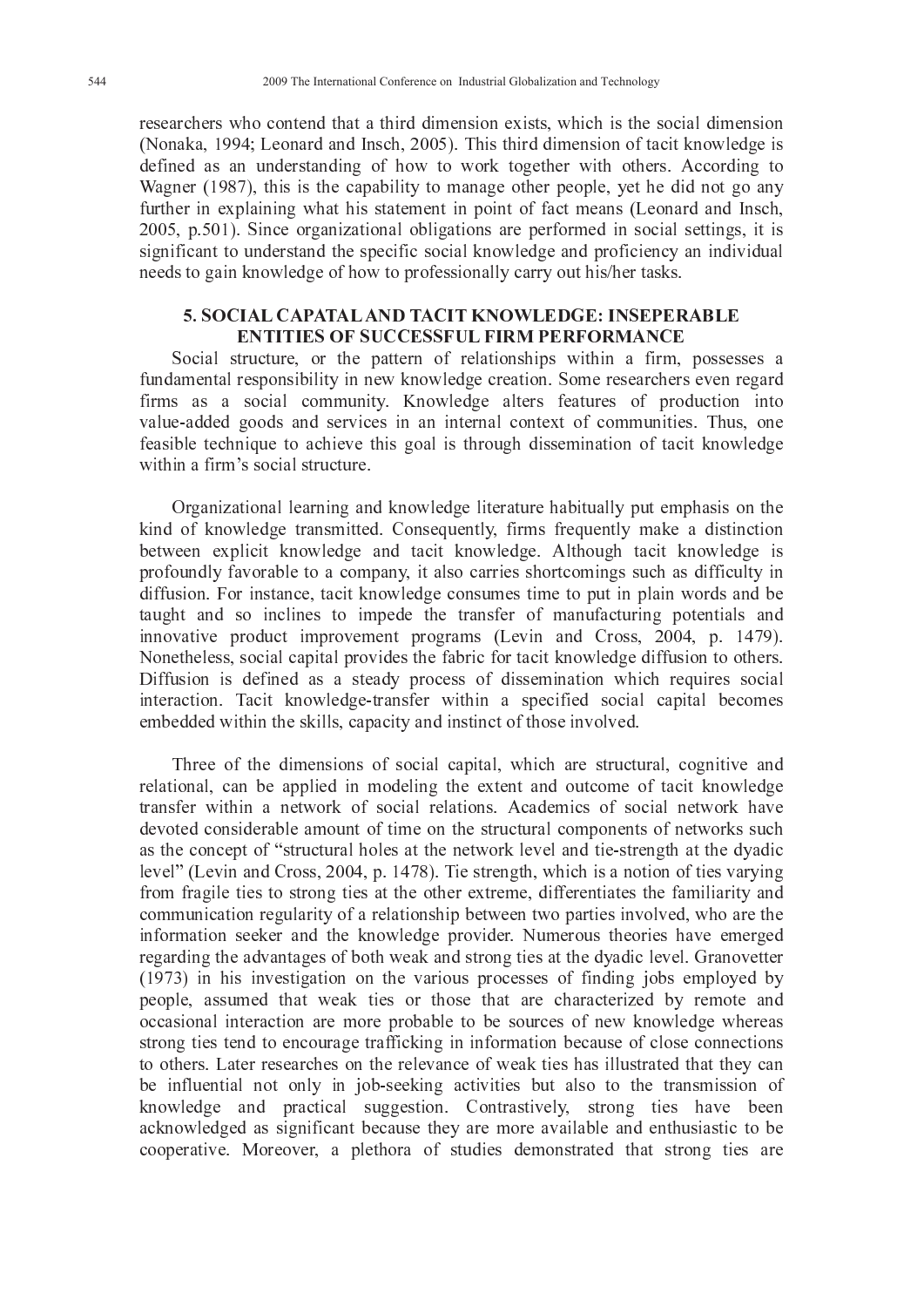necessary medium of valuable knowledge (Granovetter, 1973; Levin and Cross, 2004).

Furthermore, the information advantages of scanty social networks are well documented. This implies that as one becomes more detached to his/her contacts the more likely the information and knowledge accessible to these contacts will be non-redundant. An entrepreneur or a manager then will gain a rich array of information and knowledge due to the individuality established among the contacts. The essentiality of information's non-redundant nature is expressed in this passage, "Whether it takes the form of current news and gossips or more substantive data or know-how, the information's non-redundancy makes it more valuable as it positions the manager to learn of the information sooner, discover discrepancies or inconsistencies more easily, and to control its diffusion more selectively. To the extent such broad access to valuable information permits the manager to learn of more opportunities, see them faster and assess their value more broadly, it should enable him or her to boost sales" (Hargadon and Sutton, 1997; Moran, 2005, p.1133).

In this quoted passage, it is apparent that the structural dimension of social capital is founded on deference-trust of the knowledge provider or the employees to the knowledge seeker or the manager; the transmission of tacit knowledge from the employees to the top results to great advantages to the users of the information because it is in their disposal to apply the valuable knowledge in their own gains or for the benefit of the firm. Nevertheless, this only testifies to the reality that a sparse social network highly assures production of non-redundant and diverse information and tacit knowledge.

Alternatively, the cognitive dimension of social capital is recognized by organizations as a system which can develop tacit knowledge through devising increasingly truthful representations of their well-established worlds. Since knowledge is perceived as a depiction of these worlds, knowledge gathering and diffusion are the primary knowledge improvement programs in an organization (Koskinen et al, 2003, p.283). Knowledge is shared and applied creatively and vertically in most firms. Therefore, there are incidences wherein a member of a social relation seeks advice from the peer rather than hi/her designated superior. This arrangement commonly results to conditional exchanges which state that sharing of information and tacit knowledge must be in a mutual reciprocity. These agreements are oftentimes worthwhile in and of themselves but knowledge, particularly tacit knowledge, is not fairly distributed within companies and the opinions of several members is more often asked for than that of others. Then over time, unofficial experts will come forward whose status is obvious among their peers and who entertain esteem and respect from recipients of their tacit knowledge without the necessity of an evenhanded exchange (Käser and Miles, 2002, p.13). Therefore, the transfer of tacit knowledge in the cognitive dimension of social capital increases as the demand for information and knowledge mount and the availability of reliable knowledge providers who do not insist a mutual exchange of know-how knowledge improves in number.

### 6. CONCLUSION AND FUTURE RESEARCH

Managers are well-aware of the harmful consequences of deficiency in the flow of tacit knowledge within an organizational social structure. However, the actual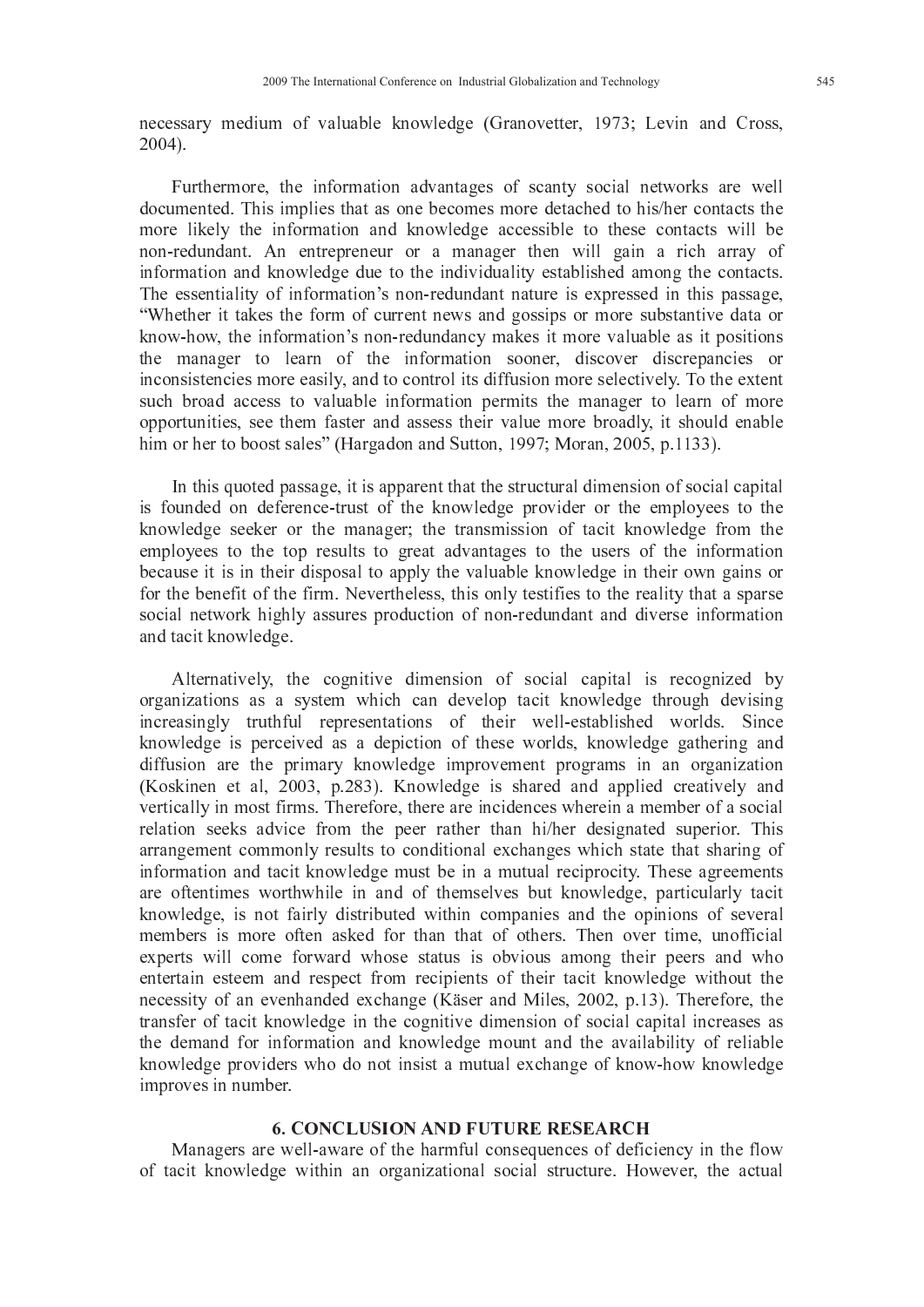strategies that many businesses practice are incomplete in the sense that they do not optimistically concentrate on the problem of tacit knowledge loss. Employee turnover must be closely monitored by the managers because employees are the common sources of valuable knowledge or know-how. Managers should understand the importance of social networks hence making structural reforms to their organization which will then advance the dissemination of knowledge prior to the lost of critical information.

Promotion of tie-building programs or provoking ways to improve linkages between individuals, branches, factions and organizations could lead to an efficient and equitable transfer of tacit knowledge. Mentoring programs could confer knowledge transfer benefits to firms while time used up with colleagues results in transmission of knowledge and assimilation for employees. Through guaranteeing that employees are coupled with others from various departments, non-redundancy of information can be improved. Moreover, creating cross-functional work teams composed of employees from different units to accomplish projects is another strategic way to encourage the formation of new ties and the conveying of non-redundant information. Furthermore, reward and incentive systems may be employed to motivate employees to endeavor in knowledge sharing. Incentive programs may afford an environment for stimulating interaction, group effort and knowledge sharing and transmission.

optimus incomplete the problem of the problem of the trainwidth incomplete intervals are interverses of validable knowledge or knowledge in the sense that the sense that the sense of reductive are interverse of reductive a must be colonic to the manages because employees are the common problem of the manages of valuable knowledge or know how Manages should understand the bries of the problem of valuable knowledge or know how Manages should u sources of variable knowledge contaneous are the managers should understand the main monitorical contains are the managers are the managers because the managers because the managers because the managers because the manager impartance of vector lateratorists home making or stressiles or the location of values of values of values of values of values of values of values of values of values of values of values of values of values of values of va which will then advance the dissemination of knowledge prior to the lest of ericleal information, information, handom information, handom information, handom information, handom information, handom information, handom inf Promation<br>
Pronoution of tie-building programs or provoking ways to improve linkages<br>
Petween individuals, branches, factions and ogainzations could lead to an efficient<br>
and equivable transfer of taci knowledge. Mentoming information.<br>
Promotic<br>
between indi<br>
and equitab<br>
knowledge ti<br>
transmission<br>
employees a<br>
information<br>
composed of<br>
strategic wa<br>
mon-redundan<br>
employed to<br>
programs ma<br>
knowledge sl<br>
It is argu<br>
howledge sl<br>
It is argu<br> lelteicsreflerseltsliserattstreci tvrti cent individuals, bunnelse, factures und originalizations could lead to improve the steamed in the steamed to fire with college transfer building to make the steamed to form which time used up with colleagnes results in th and equilable transfer of tactic knowledge. Monoting programs could contribute transfer between into materials of three lides that the materials in employes are coupled with orders and orientation of remplaces. Through gua knowledge transfer benefits to firms white time used up with colleague results in the most minimistion of thowledge and assimilation for employes Through guaranteeing that information can coupled with others from various d transmission of knowledge and assimilation for employes are coupled with onloss from various departments, on-redundancy of information can be improved. Moreover, creating cross-functional wook ceams composed of employes fr employes are coupled with these from verious dependents, non relationsy of the most dependent of composites from verious dependent of the second information composed of composites and the composite strategic way to encour information can be improved. Wherever, creating cross-Eurentic products, creating construction which can be computed with others for the conveying of composed of employees from different units of necessary is smaller expre composed of camployees from different units to accomplish projects is another areas<br>given by a necomagne the formation of new ties and the conveying of<br>bemphoyed to motivare employees to endeavor in Knowledige aharing. In<br> strategies way to converge the formation of new ties and the conveying of the strategies when the converge of the convergent and interesting and mathematic mployees to endeavor in knowledge sharing linearities to accompose non-redundant information. Furthermore, reward and incentive systems may be employed to motivate complex to cradeavor in knowledge sharing Inecentive comproments and propagation and the argued in this research paper that a mployed to mativate employees to endeavor in knowledge sharing. Incentive programs may afford an environment for stimulating interaction, group effort and knowledge sharing and transmission.<br>
It is argued in this research programs may afford an environment for stimulating interaction, group effort and<br>In is ugued in this reasure happen that actor interaction, teamwork and access to<br>1 it is ugued in this reasure happen that actor interaction knowledge sharing and transmission.<br>
It is argued in this research paper that actor interaction, teamwork and access to reviral an environment information can smooth the progress of acid knowledge dilitation, social networ It is argued in this research pape<br>
It is argued in this research pape<br>
non-redundant information, connec<br>
setting against which dissemination<br>
between weak ties and information it<br>
social interaction; actors have the pro<br> I ssl sh gi sc I a t t str c c i I t v I t i It is argued in this research paper that actor interaction, teamwork and access to redundant information can smooth the progress of tacit knowledge diffusion;<br>In encourse configuration, connecting structural holes and weak ties represent the<br>interaction, consider interaction, concerning structural holes non-redundant information can smooth the progress of tacit knowledge diffusion; social network configuration, connecting structural holes and weak ties represent the between weak ties and information can lake place; to r instance, the relationship shores between weak ties and information cansfer. Weak social network configuration, connecting structural holes and weak ties represent the setting against which dissemination can take place; for instance, the relationship<br>between weak ties and information transfer. Weak ties are typified by less recurrent<br>of social interaction, actors have the prospect to inc setting against which dissemination can take place; for instance, the relationship between weak ties and information transfer. Weak ties are typified by less recurrent social interaction; actors have the prospect to increase value by patching up structural bioles and mediating information exchange betwee between weak ties and information transfer. Weak ties are typified by less recurrent social interaction; actors have the prospect to increase value by patching up structural<br>boles and mediating information exchange between distant or feebly associated<br>promps. Nevertheless, organizations with close networks social interaction; actors have the prospect to increase value by patching up structural holes and mediating information exchange between distant or feebly associated groups. Nevertheles, organizations with close networks of social relations and high interconnectedness are normally those in multifaceted, selfholes and mediating information exchange between distant or feebly associated groups. Nevertheless, organizations with close networks of social relations and high<br>interconnectedness are normally those in multifaceted, self-motivated environments<br>such as natural organizations. On the other hand, firm groups. Nevertheless, organizations with close networks of social relations and high Enteromnectedness are normally those in multifaceted, self-motivated environments<br>such as natural organizations. On the other hand, firms functioning in more<br>setablished environments characteristically have less solid netw interconnectedness are normally those in multifaceted, self-motivated environments such as natural organizations. On the other hand, firms functioning in more established environments characteristically have less solid networks. These companies are solid networks in more<br>duay to demand the same increased such as natural organizations. On the other hand, firms functioning in more established environments characteristically have less solid networks. These companies<br>may not demand the same increased levels of actor communication, relationship and<br>access to non-redundant information to sustain tasit k established environments characteristically have less solid networks. These companies may not demand the same increased levels of actor communication, relationship and<br>access to non-redundant information to sustain tacit knowledge maintranance as do<br>those confornting more intricale environments. Other theor may not demand the same increased levels of actor communication, relationship and access to non-redundant information to sustain tacit knowledge maintenance as do those confronting more intricate environments. Other theorists further argue that even though interconnected ties are beneficial in stable se access to non-redundant information to sustain tacit knowledge maintenance as do those confronting more intricate environments. Other theorists further argue that even<br>though interconnected ties are beneficial in stable settings, an approach of linking<br>structural holes is advantageous in more forceful those confronting more intricate environments. Other theorists further argue that even though interconnected ties are beneficial in stable settings, an approach of linking structural holes is advantageous in more forceful environments. They recommend that this is due to the less need of an active information though interconnected ties are beneficial in stable settings, an approach of linking the sis advantageous in more forceful environments. They recommend that this is due to the less need of an active information exchange in stable circumstances. Therefore, one sector of future research is to investigate the structural holes is advantageous in more forceful environments. They recommend that this is due to the less need of an active information exchange in stable circumstances. Therefore, one sector of future research is to investigate the relative prerequisite of employee interaction, cooperation and access to innovative information in companies differentiated by moderate industry sustainability against firms performing in more intricate, dynamic situations.

this is due to the less need of an active information exchange in stable circumstances.<br>Therefore, one sector of future research is to investigate the relative prerequisite of employee interaction, cooperation and access t Therefore, one sector of future research is to investigate the relative prerequisite of employee interaction, cooperation and access to innovative information in companies differentiated by moderate industry sustainability employee interaction, cooperation and access to innovative information in companies<br>differentiated by moderate industry sustainability against firms performing in more<br>intricate, dynamic situations.<br>Then again, the optimal differentiated by moderate industry sustainability against firms performing in more intricate, dynamic situations.<br>Then again, the optimal combination of weak and strong ties can be a workable topic for future research. We differentiate, dynamic situations.<br>Then again, the optimal combination of weak and strong ties can be a workable<br>topic for future research. Weak ties are required for non-redundant information<br>whereas strong ties are neces Then again, the optimal<br>topic for future research. V<br>whereas strong ties are nece<br>necessitates fewer endeavors<br>that more attention will be<br>indispensable. t v r t i Then again, the optimal combination of weak and strong ties can be a workable Then against the optimal combined and strong test of the optimal combined and strong ties are necessary when composite knowledge is engaged. Since it ssitates fewer endeavors to have more weak ties than strong ties, it is topic for future research. Weak ties are required for non-redundant information whereas strong ties are necessary when composite knowledge is engaged. Since it necessitates fewer endeavors to have more weak ties than strong ties, it is expected that more attention will be devoted towards weak ties yet whereas strong ties are necessary when composite knowledge is engaged. Since it mecessitates fewer endeavors to have more weak ties than strong ties, it is expected that more attention will be devoted towards weak ties yet strong ties are still indispensable. necessitates fewer endeavors to have more weak ties than strong ties, it is expected that more attention will be devoted towards weak ties yet strong ties are still indispensable. that more attention will be devoted towards weak ties yet strong ties are still that more attention will be deviced towards will be yet strong ties are still<br>indispensable. indispensable. indispensable.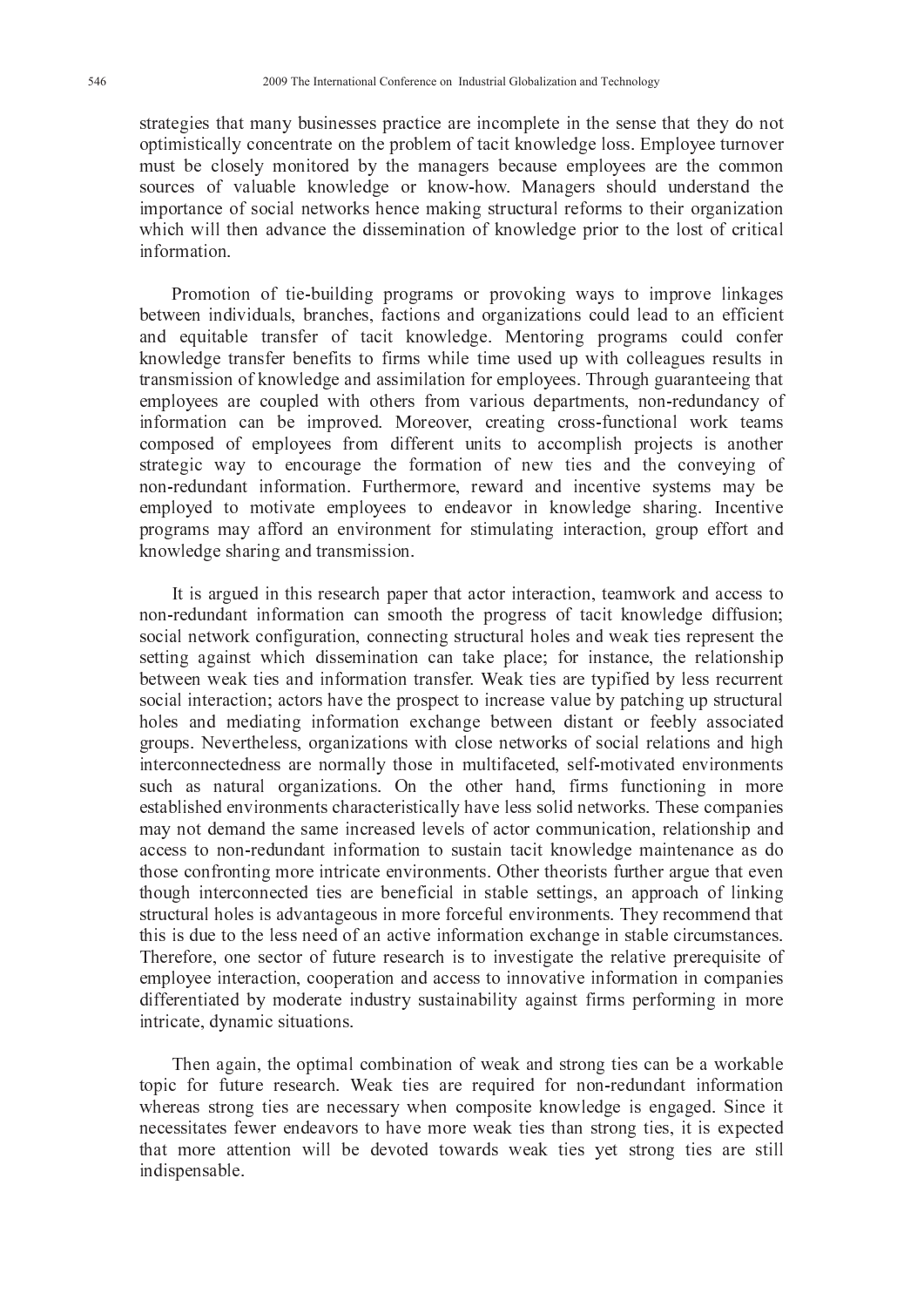The wealth of firms greatly depends in their intellectual capital. However, many companies still fall short in understanding the reasons of their own depreciation as employee turnover increases hence the need for future research to carry on emphasizing the relevance of this relationship. Moreover, companies subsist to generate substantial advantages from the improvement of strategies to conserve tacit knowledge, particularly when these strategies take into account and make use of the intrinsic social network structure or social capital of the organization.

- Adler, P. S., & Kwon, S. W. (2002). Social capital: Prospects for a new concept. Academy of Management Review, 27(1), 17-40.
- Baker, W. (1990). Market Networks and Corporate Behavior. American Journal of Sociology, 96(2), 589-625.
- Berman, S. L., Down, J., & Hill, C. W. L. (2002). Tacit knowledge as a source of competitive advantage in the national basketball association. Academy of Management Journal, 45(1), 13-31.
- Bourdieu, P. (1985). The Forms of Capital. In J. Richardson, Handbook of Theory and Research for the Sociology of Education (pp241-258). New York: Greenwood.
- Coleman, J. S. (1988). Social Capital in the Creation of Human Capital. American Journal of Sociology, 94 (Supplement), S95-S120.
- Coleman, J. S. (1990). Foundations of Social Theory. Cambridge: Harvard Business Press.
- Granovetter, M. S. (1973). The strength of weak ties. American Journal of Sociology, 78(6), 1360-1380.
- Hargadon, A., & Sutton, R. I. (1997). Technology Brokering and Innovation in a Product Development Firm. Administrative Science Quarterly, 42(4 ),716-749.
- Hsu, S. H., & Pin, S. (2005). Knowledge Management and Its Relationship with TQM. Total Quality Management & Business Excellence, 16(3), 351-361.
- Inkpen, A., & Tsang, E. (2005). Social capital, networks, and knowledge transfer. The Academy of Management Review, 30(1), 146-165.
- Jacobs, J. (1965). The Death and Life of Great American Cities, London: Penguin Books.
- Käser, P. A. W., & Miles, R. E. (2002). Understanding knowledge activists' successes and failures. Long Range Planning, 35(1), 9-28.
- Koskinen, K. U., Pihlanto, P., & Vanharanta, H. (2003). Tacit knowledge acquisition and sharing in a project work context. International Journal of Project Management, 21(4), 281-290.
- Leonard, N., & Insch, G. S. (2005). Tacit Knowledge in Academia: A Proposed Model and Measurement Scale. The Journal of Psychology, 139(6), 495-512.
- Levin, D. Z., & Cross, R. (2004). The Strength of Weak Ties You Can Trust: The Mediating Role of Trust in Effective Knowledge Transfer. Management Science, 50(11), 1477-1490.
- Li, P. P. (2007). Social tie, social capital, and social behavior: Toward and integrative model of information change. Asia Pacific Journal Management, 24(2), 227-246.
- Liao, J., & Welsch, H. (2005). Roles of Social Capital in Venture Creation: Key Dimensions and Research Implications. Journal of Business Management, 43(4), 345-362.
- Moran, P. (2005). Structural Vs. Relational Embeddedness: Social Capital and Managerial Performance. Strategic Management Journal, 26(12), 1129-1151.